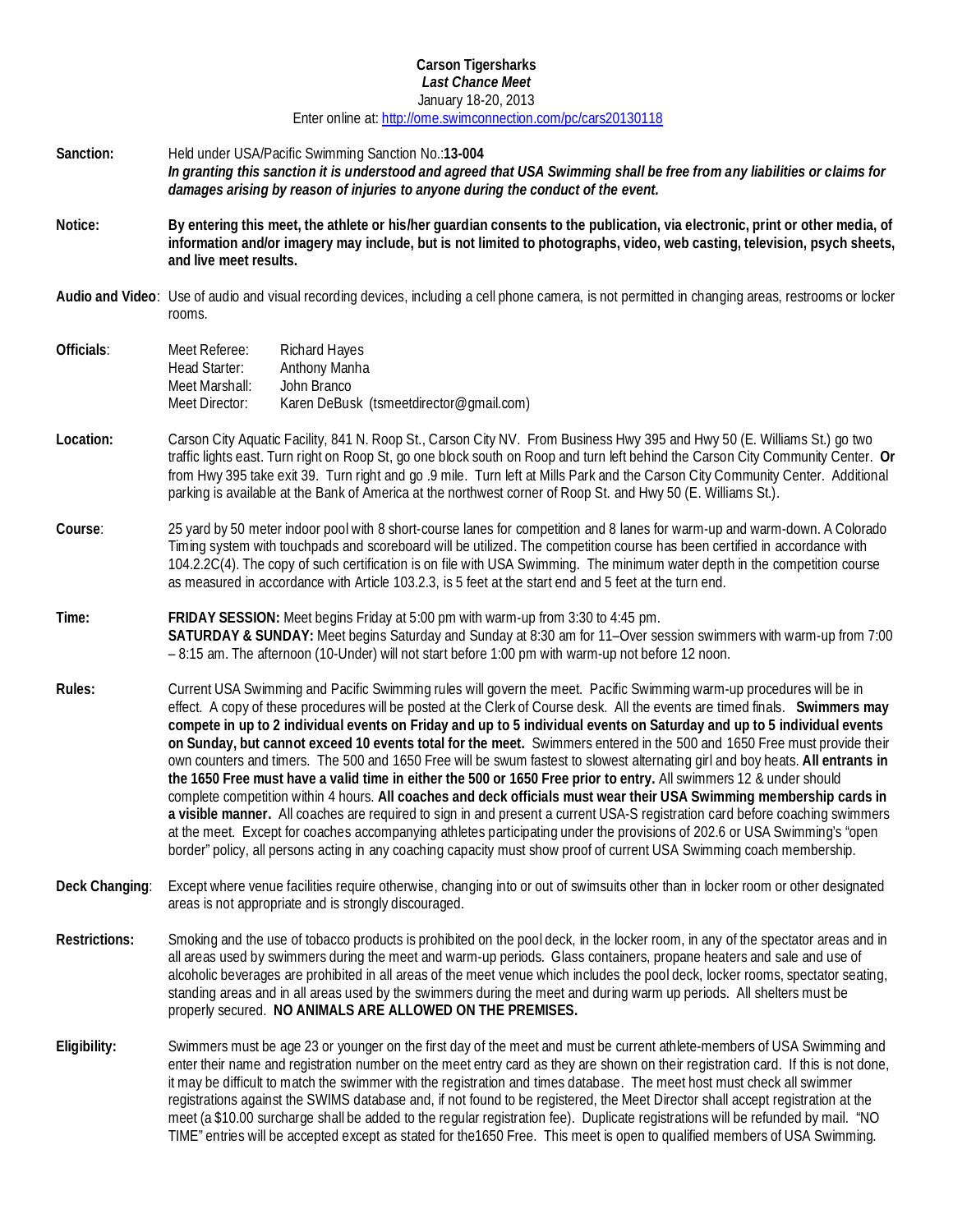#### **Disabled swimmers are welcome to attend this meet and should contact the Meet Director or Meet Referee regarding special accommodations or entry times and seeding per Pacific Swimming Policy.**

**Unaccompanied Swimmers:** Any USA Swimming athlete-member competing at the meet must be accompanied by a USA Swimming membercoach for the purposes of athlete supervision during warm up, competition, and warm down. If a coach of the athlete's USA Swimming Club does not attend the meet to serve in said supervisory capacity, it is the responsibility of the swimmer or the swimmer's legal guardian to arrange for supervision by a USA-S coach. The Meet Director or Meet Referee may assist the swimmer in making arrangements for such supervision; however, it is recommended that such arrangements be made in advance of the meet by the athlete's USA Swimming Club Member-Coach. The swimmer must be certified by a USA Swimming Member-Coach as being proficient in performing a racing start or must start the race in the water. It is the responsibility of the swimmer or the swimmer's legal guardian to ensure compliance with this requirement.

#### **Entries: Entries must be submitted using the swimmer's best short-course yards time. "No Time" entries will be accepted, except in the 1650 Free. NO LATE ENTRIES WILL BE ACCEPTED, NO DECK ENTRIES WILL BE ALLOWED.**

# **TWO OPTIONS FOR MEET ENTRY:**

# **Option 1: Online Meet Entries:**

Enter online at[: http://ome.swimconnection.com/pc/cars20130118,](http://ome.swimconnection.com/pc/meet/cars20130118) by **Wednesday January 9, 2013** to receive immediate confirmation of acceptance. Online entry requires payment by credit card using our secure site. The cost of using Online Meet Entries is \$1 per swimmer plus 5% of the total entry fees. Please note that the processing fee is a separate fee from the entry fees. Online meet entry fees are paid to Swim Connection LLC. Fees collected by the use of this system are completely voluntary. Online Meet Entry is in no way required or expected of a swimmer by Pacific Swimming.

# **Option 2: Surface Mail Entries:**

Entries must be submitted on the enclosed Consolidated Entry Card. Entry forms must be completely filled out including best time for each event marked in yards. No converted times may be used. Pacific Swimming's Rules and Regulations specify that when you have achieved a specific class level (for example, "B" or "A") in an event in one course, you are considered to be qualified at that same level in all courses. Accordingly, you must always enter a time that maintains the class for which you're qualified in an event.

*USPS ENTRIES MUST BE POSTMARKED BY Monday January 7, 2013 and mailed to:* **Carson Tigersharks P. O. Box 1876 Carson City, NV 89702**

**Hand delivered entries may be dropped off NO LATER than 6 pm Wednesday January 9, 2013** in the Tigersharks mailbox in the front lobby of the Carson City Aquatic Facility 841 N Roop St., Carson City, NV.

**Entry Fee**: \$2.75 per event plus an \$8.00 swimmer participation fee per swimmer to help cover meet expenses.

- **Check-In**: The meet will be deck seeded. **Swimmers who do not check in for an event may not compete in the event.** Athletes must check in with the Clerk of Course. Close of check in for all events shall be no more than 45 minutes before the estimated start of the first heat of the event, unless otherwise stated. No event shall be closed more than 30 minutes prior to the estimated start of the session. **Check in for Friday's Events 5&6 (9-12 year old 500 Free) shall close at 5pm.**
- **Scratches**: Swimmers who do not check in for an event will be automatically scratched from that event with no penalty. Any swimmer who does not show up for the start of an individual event for which they have checked in will be barred from competing the next individual event in which the swimmer is entered on that day or the next meet day, whichever is first. The penalty will not apply if the swimmer scratches before the event are seeded, or if the Referee accepts proof of illness, injury, or other circumstances beyond the control of the swimmer. A swimmer, who does not wish to swim an event in which they are seeded, or who misses an event, should report to the Referee as soon as possible.
- **Admission**: Free. A three-day program will be available for purchase.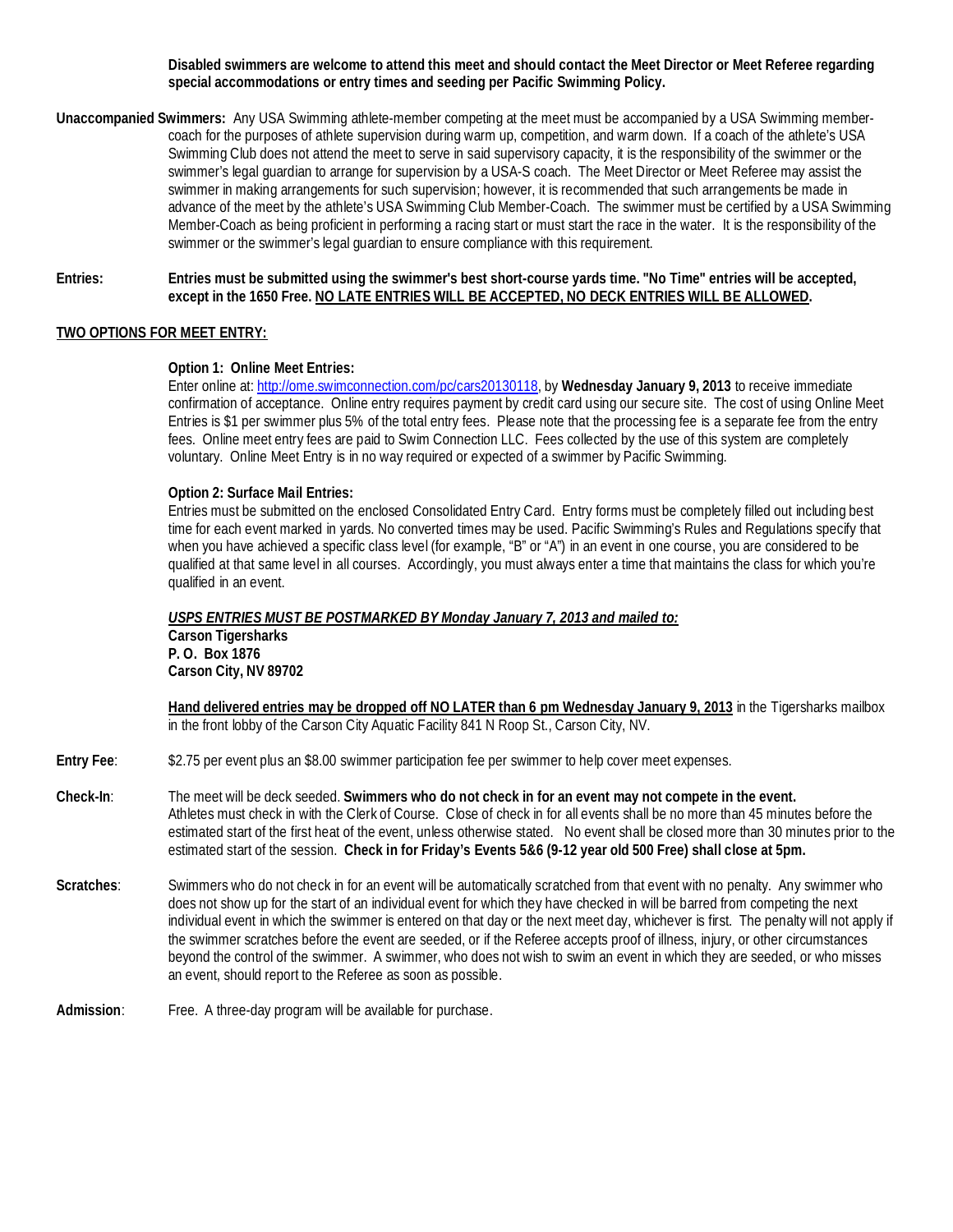**Awards:** Ribbons 1st – 8th place in each event 8-un events will be awarded 6-un & 7-8 / 11-up events will be awarded 11-12, 13-14 and 15-18 Swimmers 19 years of age and older will not receive awards.  **ALL AWARDS MUST BE PICKED UP AT THE MEET. Each team is asked to designate a team representative to claim awards. NO AWARDS WILL BE MAILED.** 

- **Hospitality**: Limited hospitality for officials, coaches and timers.
- **Snack Bar:** There will be a well-stocked snack bar for food service.

**Officials:** All available USA Swimming members certified officials are welcomed and encouraged to work at this meet. As the number of certified officials allows, interested parents/trainees are also welcome to shadow working officials for education and/or mentoring. **Participating clubs are requested to provide at least the following number of certified and carded officials for each session:**

| Club swimmers entered in session | Trained and carded officials requested |
|----------------------------------|----------------------------------------|
| $1-10$                           |                                        |
| 11-25                            |                                        |
| $26 - 50$                        |                                        |
| 51-75                            |                                        |
| 76-100                           |                                        |
| 101 or more                      |                                        |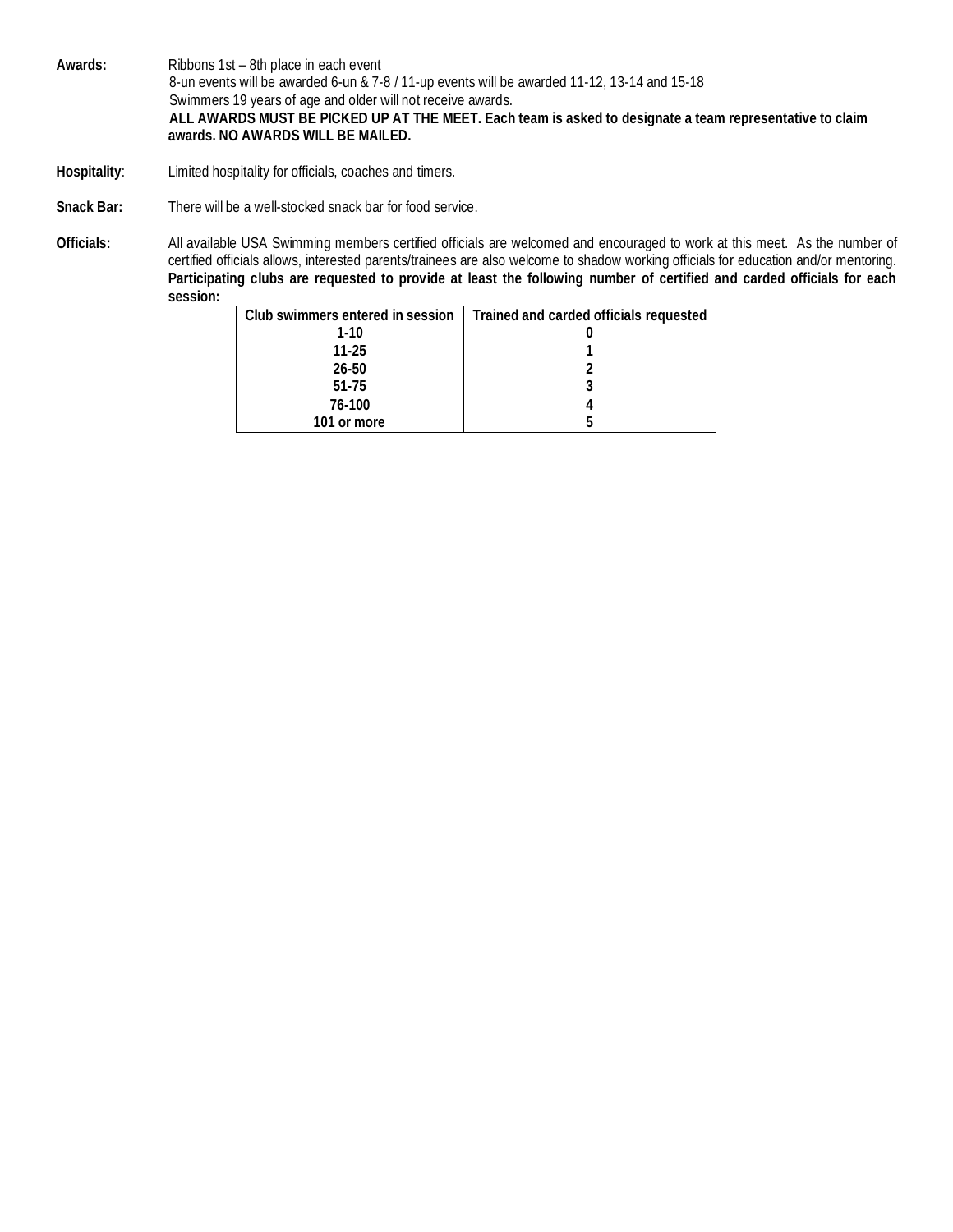**Schedule of Events**

**Friday January 18th, 2013**

| G | Age Group | Event     |
|---|-----------|-----------|
| 1 | 11-Over   | 400 IM    |
| 3 | $9 - 10$  | 200 IM    |
| 5 | $9-12$    | 500 Free  |
|   | 11-Over   | 1650 Free |

#### **Saturday, January 19th, 2013** - **Morning Session 11-Up Swimmers**

| В<br><u>G</u> |    | Age Group | Event      |  |
|---------------|----|-----------|------------|--|
| 9             | 10 | $11 - 12$ | 100 IM     |  |
| 11            | 12 | 13-Over   | 200 Free   |  |
| 13            | 14 | $11 - 12$ | 200 Free   |  |
| 15            | 16 | 13-Over   | 100 Back   |  |
| 17            | 18 | $11 - 12$ | 100 Back   |  |
| 19            | 20 | 13-Over   | 200 Breast |  |
| 21            | 22 | $11 - 12$ | 50 Breast  |  |
| 23            | 24 | 13-Over   | 100 Fly    |  |
| 25            | 26 | $11 - 12$ | 100 Fly    |  |
| 27            | 28 | 13-Over   | 50 Free    |  |
| 29            | 30 | $11 - 12$ | 50 Free    |  |
| 31            | 32 | 13-Over   | 500 Free   |  |

# **Saturday, January 19th, 2013** - **Afternoon Session 10-Under Swimmers**

| Age Group<br>В |          | Event         |
|----------------|----------|---------------|
| 34             | $9 - 10$ | 100 IM        |
| 36             | 8-Under  | 100 IM        |
| 38             | $9-10$   | 50 Back       |
| 40             | 8-Under  | 50 Back       |
| 42             | $9-10$   | 100 Breast    |
| 44             | 8-Under  | 25 Breast     |
| 46             | $9 - 10$ | <b>50 Fly</b> |
| 48             | 8-Under  | <b>50 Fly</b> |
| 50             | $9 - 10$ | 100 Free      |
| 52             | 8-Under  | 25 Free       |
|                |          |               |

# **Sunday, January 20th, 2013** - **Morning Session 11-Up Swimmers**

| G  | Age Group<br>В |           | Event      |  |
|----|----------------|-----------|------------|--|
| 53 | 54             | 13-Over   | 200 IM     |  |
| 55 | 56             | $11 - 12$ | 200 IM     |  |
| 57 | 58             | 13-Over   | 200 Back   |  |
| 59 | 60             | $11 - 12$ | 50 Back    |  |
| 61 | 62             | 13-Over   | 100 Free   |  |
| 63 | 64             | $11 - 12$ | 100 Free   |  |
| 65 | 66             | 13-Over   | 200 Fly    |  |
| 67 | 68             | $11 - 12$ | 50 Fly     |  |
| 69 | 70             | 13-Over   | 100 Breast |  |
| 71 | 72             | 11-12     | 100 Breast |  |

# **Sunday, January 20th, 2013** - **Afternoon Session 10-under Swimmers**

| G  | В  | Age Group | Event     |
|----|----|-----------|-----------|
| 73 | 74 | $9 - 10$  | 200 Free  |
| 75 | 76 | 8-Under   | 100 Free  |
| 77 | 78 | $9 - 10$  | 100 Back  |
| 79 | 80 | 8-Under   | 25 Back   |
| 81 | 82 | $9 - 10$  | 100 Fly   |
| 83 | 84 | 8-Under   | 25 Fly    |
| 85 | 86 | $9 - 10$  | 50 Breast |
| 87 | 88 | 8-Under   | 50 Breast |
| 89 | 90 | $9 - 10$  | 50 Free   |
| 91 | 92 | 8-Under   | 50 Free   |